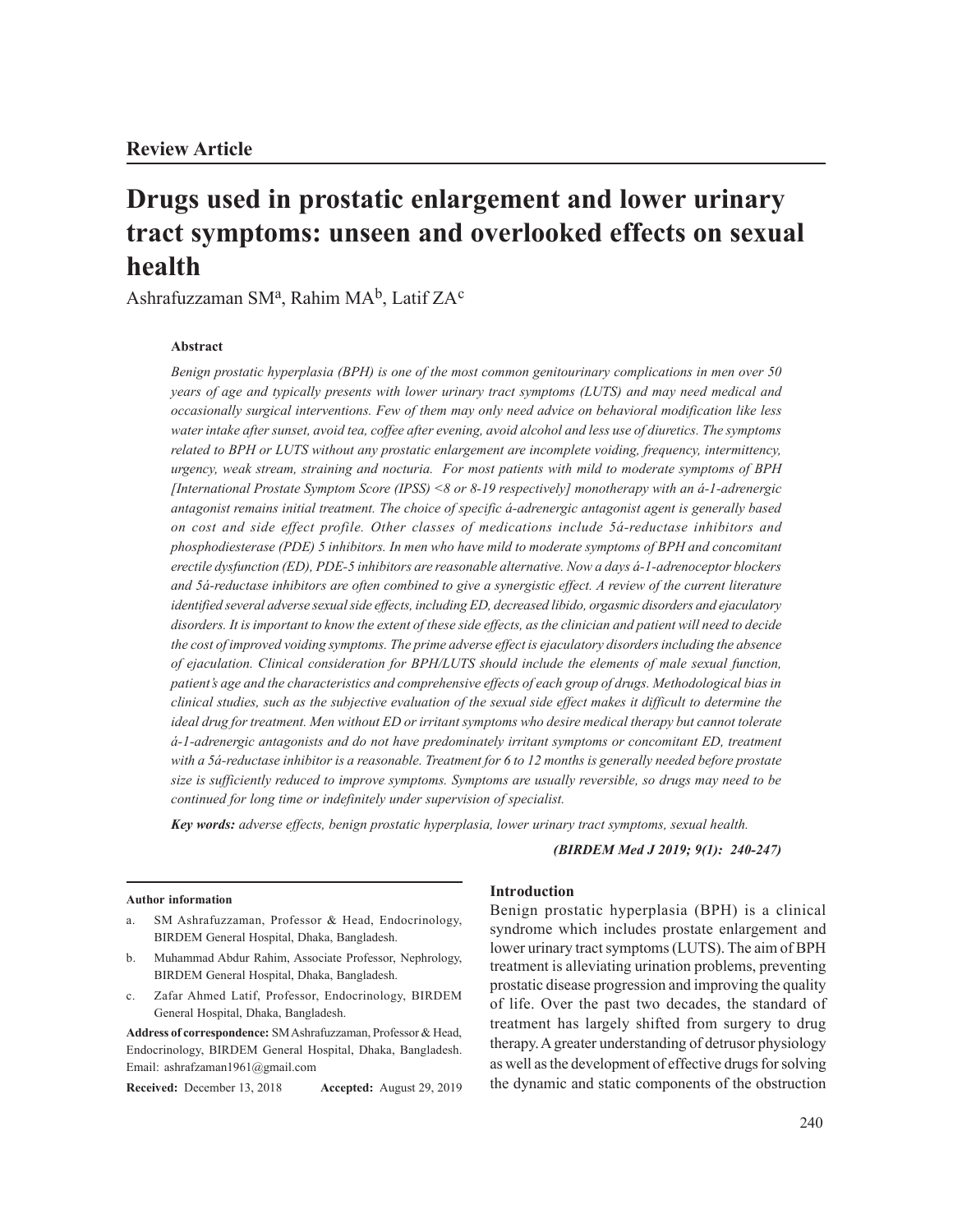in the prostate and bladder neck have paved the path for the ubiquity of pharmacological therapy for BPH. However, clinical studies in the 1990s reported that despite the amelioration of LUTS, adverse effects of BPH drug therapy began to surface.<sup>1</sup> These effects were noted as sexual dysfunction, which can be divided into erectile dysfunction (ED), ejaculatory dysfunction (EjD), orgasmic disorders as well as sexual desire disorders.

Pharmacological BPH therapy protocols advocate the use of á-blockers (ABs) and 5á-reductase inhibitors (5ARI) individually or in combination, as well as phosphodiesterase-5 (PDE5) inhibitors, individually or concomitantly with ABs (Table I). Adverse sexual side effects can occur as a result of the drug group itself or specific drugs within the group.<sup>1</sup> Watchful waiting is usually utilized in patients with an American Urological Association (AUA) symptom score <10. ABs bind to á 1 -adrenoceptors and act by relaxing the smooth muscles of the prostate and bladder neck to improve urine flow and facilitate urination. They do not reduce prostatic volume or curb the natural progression of BPH. Nonetheless, ABs do vary in uroselectivity and the production of adverse effects.2 They can be nonselective (e.g., doxazosin, terazosin and alfuzosin) and selective (e.g., tamsulosin and silodosin). 5ARIs cause the inhibition of 5á-reductase enzymes and prevent the conversion of non-active forms testosterone to dihydro testosterone (DHT), the androgen steroid compound mainly responsible for the initial and subsequent enlargement of the prostate gland.<sup>3</sup> The enzyme has two isoforms: type 1 (found in the liver and skin) and type 2 (found in reproductive tissues). 5ARIs are prominently available as finasteride and dutasteride with both exhibiting similar clinical effects. 5ARIs may lead to  $ED$  and decreased libido compared to placebo.<sup>4</sup> The combination of AB and 5ARI is an increasingly popular mode of treatment which incorporates the combined effect of both components including combined sexual side effects. Lastly, PDE5 inhibitors (e.g., tadalafil) are commonly used in order to treat ED as well as inhibit phosphodiesterase 11, which is found in the prostate and testes. As of yet, PDE11 inhibition with therapeutic doses of tadalafil has shown no clinical significance.<sup>5</sup> Nonetheless, findings from studies have revealed that PDE5 is highly expressed in the lower urinary tract and supporting vasculature and that PDE5 inhibition

potentially decreases smooth muscle cell proliferation in the prostate, relaxes smooth muscle in the prostate, bladder neck and supporting vasculature, increases blood perfusion to the lower urinary tract and modulates bladder afferent nerve activity.<sup>6</sup> For these reasons, in 2011, the Food and Drug Administration (FDA) approved tadalafil to treat the signs and symptoms of BPH as well as a combination of BPH and ED when the conditions coincide.

| Drug class                      |   | Medication  |
|---------------------------------|---|-------------|
| Alpha 1 blockers (ABs)          |   | Tamsulosin  |
|                                 |   | Terazocin   |
|                                 |   | Alfuzocin   |
|                                 |   | Silodocin   |
| 5á-reductase inhibitors (5ARIs) |   | Finasteride |
|                                 |   | Dutasteride |
| Anticholinergic drugs           |   | Oxybutynine |
|                                 |   | Darifenacin |
|                                 |   | Tolterodine |
|                                 |   | Solfenacin  |
| Beta-3 adrenergic agonist       | ۰ | Mirabegron  |
| Phosphodiesterase-5             | ۰ | Sildenafil  |
| inhibitors (PDE5i)              |   | Tadalafil   |
|                                 |   | Avanafil    |
|                                 |   | Verdenafil  |

**Table I** Medications to treat LUTS attributed to BPH

## [UpToDate 2018 online]

Management of sexual dysfunction in men treated with BPH/LUTS should be focused and symptom-dependent. A validated questionnaire of enquiry, such as the international index of erectile function or male sexual health questionnaire, should be used to assess sexual function before beginning pharmacological therapy for BPH/LUTS. The clinician then must assess comorbidities and concomitant medications, particularly those that affect erectile capacity as well as address any risk factors for cardiovascular disease before initiating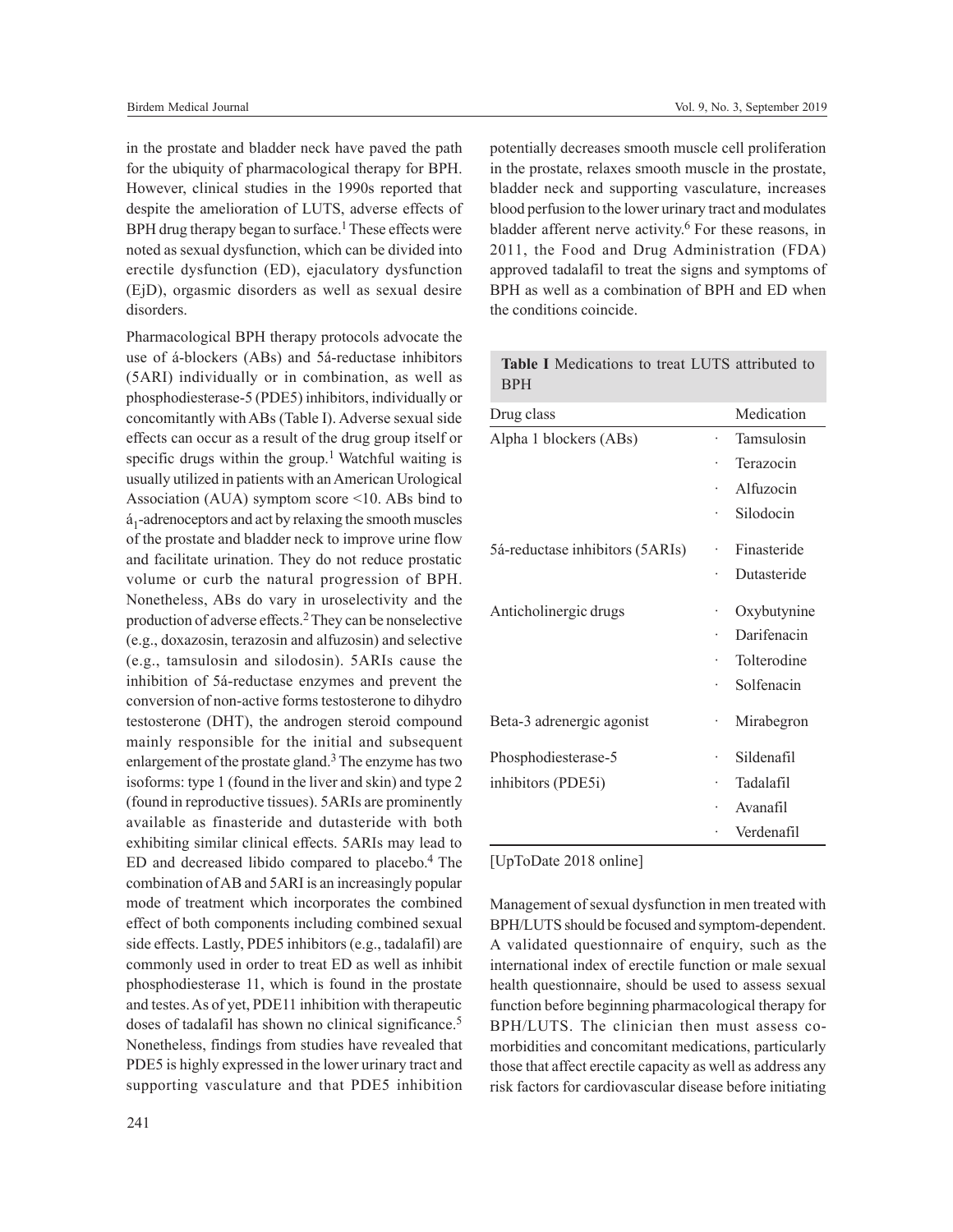any sort of therapy. Also, before pharmacological therapy, the physician must advise the patient on lifestyle modifications to improve sexual function, such as weight loss and an appropriate exercise regimen. The physician may even consider PDE5 inhibitors if necessary, especially if the patient presents with symptoms of ED. If the patient has EjD, he must be advised to transform his BPH/LUTS therapy to an alternative AB or 5ARI. Once the relevant sexual dysfunction is present, the physician must provide the counseling on the safety and tolerability of pharmacological therapies for BPH/ LUTS. Follow up can be done in 4–8 weeks to check sexual function, after which 6-month checkups are adequate.<sup>7</sup>

## **Adverse sexual side effects of selected medications Alpha (**a**) blockers (ABs)**

AB monotherapy was the second most common treatment regimen employed for BPH.<sup>8</sup> Blockage of the  $a_1$ -adrenergic receptors in the prostate and bladder neck causes smooth muscle relaxation and improves urinary flow.<sup>9</sup> Three types of  $\alpha_1$ -adrenergic receptors are present throughout the body including  $\alpha_{1A}$ ,  $\alpha_{1B}$ , and  $\alpha_{1D}^9$  The majority (70%) of the  $a_1$ -adrenergic receptors in the prostate are of the  $\alpha_{1A}$  subtype.<sup>9</sup>

**Tamsulosin:** Tamsulosin is a third generation pharmacologically uroselective antagonist of  $\alpha_{1\Lambda}$ adrenoceptors in the prostate with minimal affinity for the  $\alpha_{1B}$ -adrenoceptors of cardiovascular smooth muscle, thus not establishing any risk for hypotension.<sup>10</sup> Tamsulosin has been reported to affect libido, erectile function and ejaculation. Priapism has rarely been reported since market approval and is expected to occur in less than 1 in 50,000 patients.<sup>11</sup> In one study that analyzed the results of the male sexual function-4 (MSF-4) questionnaire found that of 354 men treated with tamsulosin, 40.7% considered their sexual function as deteriorated after 6 months of therapy.<sup>12</sup> A decrease in libido was reported by 1.0% of men receiving the 0.4 mg dose of tamsulosin and 2.0% of men receiving the 0.8 mg dose of tamsulosin.<sup>10</sup> These percentages are in comparison to a 1.2% incidence of decreased libido occurring in patients receiving placebo.<sup>9</sup> The results of the MSF-4 questionnaire also revealed that ejaculation disorders were the most frequently reported side effect of tamsulosin therapy. <sup>12</sup> Abnormal ejaculation including ejaculation failure, ejaculation disorder and retrograde

ejaculation were reported in approximately 8.4% of men receiving the 0.4 mg dosage of tamsulosin and 18.1% of men receiving the  $0.8$  mg dose of tamsulosin.<sup>9</sup> These percentages are much higher than that of the placebo group, which was  $0.2\%$ .<sup>9</sup> These frequencies suggest a dose-related effect of tamsulosin on ejaculatory function.

**Alfuzosin:** Alfuzosin is a clinically uroselective  $\acute{a}_1$ adrenergic receptor antagonist.<sup>13</sup> As per the prescribing information, adverse event data was obtained from three placebo-controlled clinical trials that were conducted over a 3-month time period and involved 1,608 men, 473 of whom received one alfuzosin 10 mg extendedrelease tablet daily while the remaining 1,135 received 15 mg daily. <sup>13</sup> Impotence was reported to occur in between 0% and 3% of patients receiving alfuzosin and not significantly more frequently than with placebo (between 0% and 1%), based on clinical trials results.14 Decrease in erectile function based on a metaanalysis of randomized controlled and open label trials has been reported to be between 0.0% and 2.8% in patients receiving alfuzosin.15 In comparison, the patients receiving a placebo in these trials reported decreases in erectile function at rates ranging from 0– 2.3%.15 A meta-analysis of randomized controlled trials including a total of 1,302 patients demonstrated incidences of decreased sexual desire in 0–0.7% of patients receiving alfuzosin and 0.7% of patients receiving the placebo. Priapism was reported after market approval, so incidence was not reported for this adverse effect.<sup>13</sup> The reported incidence of ejaculatory disorders with the use of alfuzosin is generally less than 1.5% based on information from clinical trials.7,15 This percentage is in comparison to 0% of patients in the placebo groups reporting such adverse effects.15 No dose-effect relationship was observed with alfuzosin and the incidence of sexual side effects.<sup>16</sup>

Interestingly, data from a preliminary open-label study of 3,076 men with LUTS or BPH had shown that the use of alfuzosin 10 mg daily for one year had resulted in improvements from baseline in ED and ejaculatory disorders ( $P<0.001$  for both conditions).<sup>17</sup> The mean improvements from baseline in these two conditions were greater for men with more severe LUTS and BPH at baseline than men with milder symptoms. Further, alfuzosin is well tolerated when used in combination with low doses of PDE5 inhibitors for ED.<sup>14</sup> A six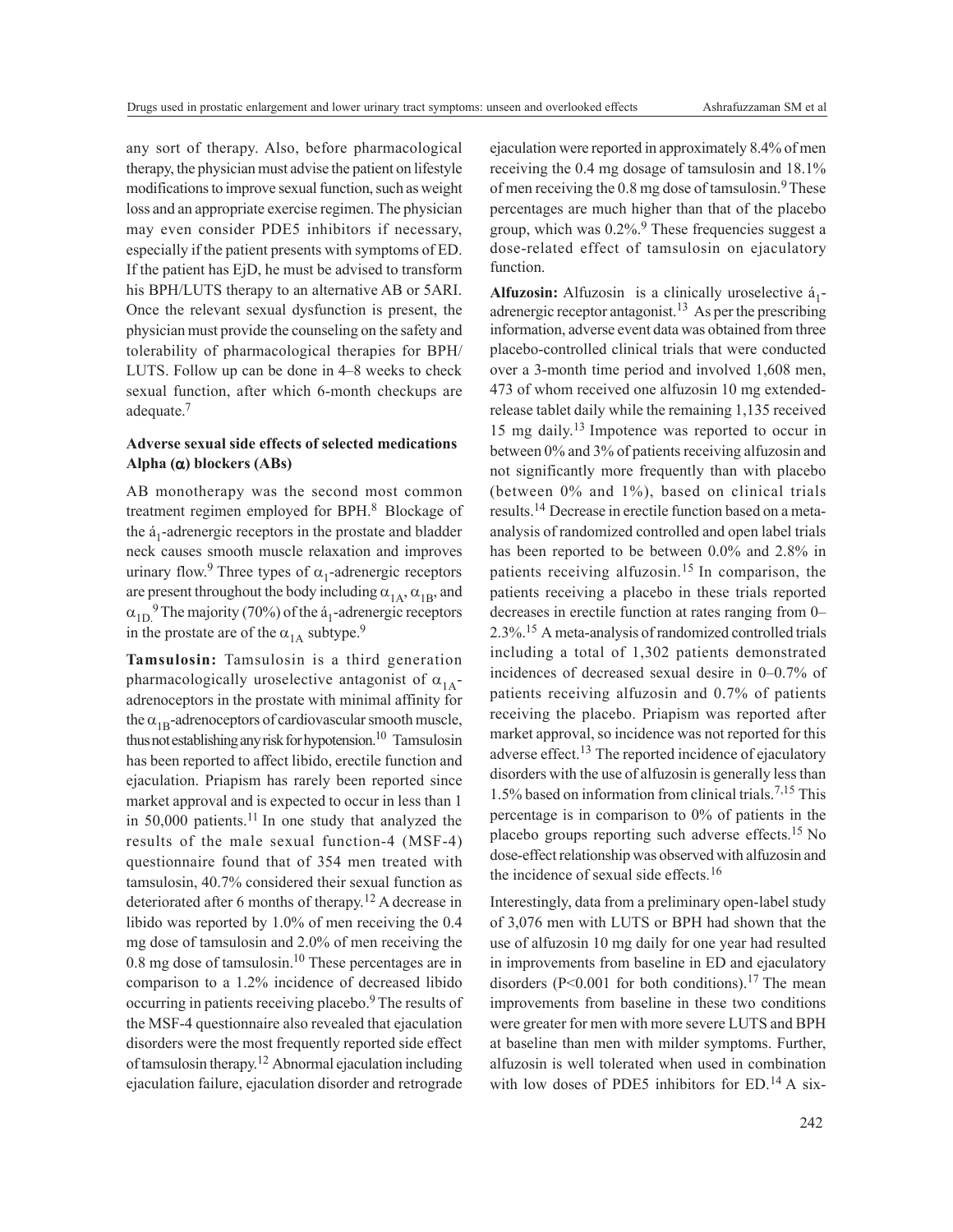month open label study conducted in 42 men demonstrated that the side effect profile of alfuzosin in combination with tadalafil was similar to that with each agent alone.<sup>18</sup>

It has been assumed by many researchers and healthcare providers that the ED caused by ABs was due to retrograde ejaculation. Previously mentioned study in rats also demonstrated that tamsulosin had a significantly greater inhibitory effect on bladder neck closure and seminal vesicle contractions than alfuzosin.<sup>19</sup> A study of 17 Korean urologists demonstrated that treatment with tamsulosin 0.2 and 0.4 mg once daily significantly decreased mean ejaculate volume.20,21 Tamsulosin also causes anejaculation in 35% of participants while anejaculation was not observed in any of the participants in the alfuzosin or placebo group.

#### **5**a**-reductase inhibitors (ARI)**

**Dutasteride:** Dutasteride is a competitive 5ARI that antagonizes both isoforms of  $5\alpha$ -reductase.<sup>22</sup> Dutasteride is indicated alone or in combination with the  $\alpha_{1\text{A}}$ -adrenergic receptor antagonist tamsulosin for the treatment of men with an enlarged prostate with symptomatic BPH, for symptom improvement, reduction in risk of acute urinary retention (AUR) and reduction in risk for BPH-related surgery. In patients with severe symptoms of BPH (IPSS  $\geq$ 20), those who are known to have a large prostate (>40 mL) and/or in those who do not get an adequate response to maximal dose monotherapy with an  $\alpha$ -adrenergic antagonist, combination treatment with an  $\alpha$ -adrenergic antagonist and a  $5$ - $\alpha$ -reductase inhibitor is usually given. Based on the package insert, common adverse reactions from clinical trials [ARIA 3001, ARIA 3002 (both United States) and ARIA 3003 (19 countries)] in 4,325 men, 2,167 receiving dutasteride were found to have impotence, decrease in libido, breast enlargement/ tenderness and  $E$ jD.<sup>22,23</sup> In the combination trial with tamsulosin (CombAT trial), these adverse events occurred more frequently in the combination therapy group with than either monotherapy alone.<sup>22</sup> Although ED was the number one cause of treatment discontinuation in all study arms, discontinuation rates were low at only 1–1.5%.

**Finasteride**: Finasteride, another 5ARI, selectively inhibits  $5\alpha$ -reductase type 2, found predominantly in the prostate gland.<sup>24,25</sup> Finasteride is indicated alone for the treatment of symptomatic BPH for symptom improvement, reduction in risk of AUR and reduction

in need for surgery, as well as in combination with the á 1 -selective antagonist doxazosin, together indicated to slow the progression of symptomatic BPH. Finasteride is taken once daily without regard to meals with or without doxazosin. Like dutasteride, finasteride also has the following contraindications: hypersensitivity, pregnancy, women of childbearing age, and pediatrics.<sup>24</sup>

In clinical trials, the adverse effects reported were mainly related to sexual function and included impotence, decreased libido, decrease ejaculate volume, EjD and breast enlargement/tenderness. However, findings of studies may vary based on set up and criteria. A 2015 study found reduced ejaculation strength and orgasmic function but no significant decrease in sexual desire, which is usually a notorious side effect of 5ARIs.26 A 5-year prospective analysis by Kaplan et al. found that the incidence of ED, EjD and reduced libido were higher with dutasteride (5.1%, 2.4% and 2.7% respectively) compared to finasteride use (2.1%, 1.8% and 1.4% respectively) despite their equality in effectively treating LUTS.<sup>27</sup>

#### Combined therapy of ABs and 5á-reductase inhibitors

In a 2015 study, complete absence of ejaculation was experienced by 23% of patients on combined therapy, but only 15% on tamsulosin and 5% on finasteride.<sup>26</sup> In the same study, it was found that erection improved in all three treatment groups. Patients with severe urinary symptoms often identified relief in the act of urination with improved erectile function.

#### **Anticholinergics**

For patients with LUTS related to over active bladder (OAB), the primary goal is to decrease involuntary detrusor contractions. Normal bladder contractions are primarily triggered by the neurotransmitter acetylcholine. Tolterodine, oxybutynin, darifenacin, solifenacin, fesoterodine and trospium are approved in the United States for OAB and in placebo-controlled trials have been shown to reduce the sensation of urgency, decrease episodes of frequency and urgency, incontinence and increase voided volume. The anticholinergic tertiary amines including darifenacin and solifenacin are selective M3 receptor antagonist. Selective M3 blockade theoretically may decrease peripheral side effects.<sup>14-17</sup> Trospium is a quaternary amine and is classified as a smooth muscle relaxant with some anticholinergic effects. It has limited ability to cross the blood-brain barrier and may have less impact on cognitive dysfunction.18,19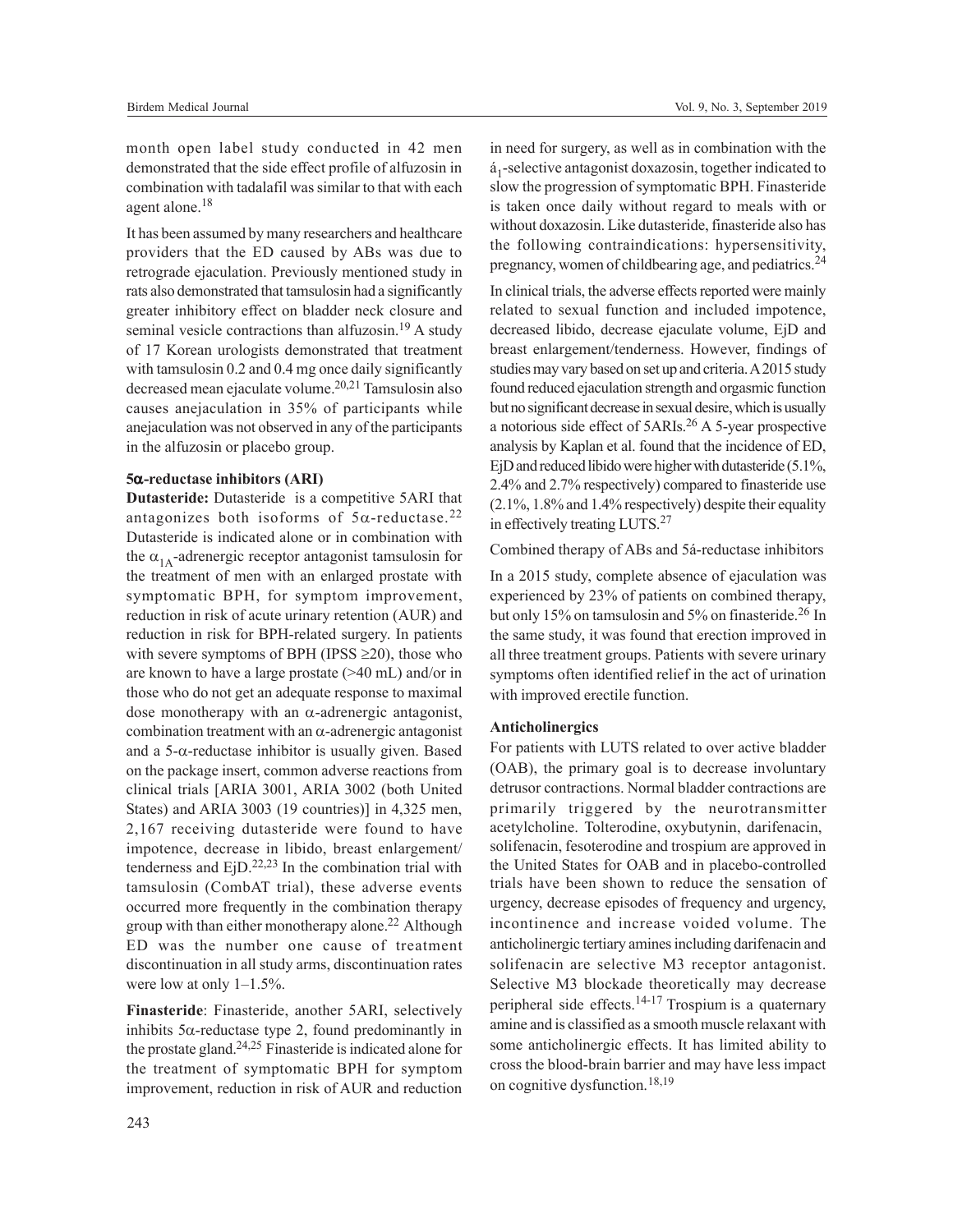#### **Phosphodiesterase-5 inhibitors**

**Tadalafil:** A study conducted by Hellstrom *et al.* states that tadalafil does not induce any detrimental effects on spermatogenesis or testicular function.<sup>28</sup> Tadalafil is commonly prescribed for men with ED along with LUTS secondary to BPH.<sup>29</sup> McVary and McKenna reported a multicenter, randomized, double-blind placebocontrolled study involving 281 men reported to have LUTS secondary to BPH were randomly assigned to once daily 5 mg tadalafil for 6 weeks, proceeded by an increase in dosage to 20 mg for 6 weeks (12 weeks of placebo) and found that there were decreases in IPSS in regards to a mean change from baseline to 6 weeks of "2.8 with tadalafil 5 mg compared to "1.2 with the placebo (P<0.003) and "3.8 at 12 weeks with tadalafil 5/20 mg compared to "1.7 with the placebo  $(P<0.001)$ .<sup>30</sup> A similar study by Roehrborn *et al.* was conducted using a larger sample size of men with LUTS secondary to BPH and 2.5, 5, 10 and 20 mg of tadalafil were used.<sup>30</sup> An improvement of baseline to endpoint after 12 weeks, IPSS mean change was reported to be "3.9 of 2.5 mg of tadalafil (P<0.015), "4.9 for 5 mg of tadalafil (P<0.001), "5.2 for 10 mg of tadalafil and "5.2 for 20 mg of tadalafil (P<0.001), compared to "2.3 for the placebo.30 Another study showed a small but statistically significant median maximum urinary flow rate improvement for tadalafil versus placebo.<sup>31</sup> In fact, a 2015 clinical study observed improvement in approximately two-thirds of their patients, with over 50% reporting after 1 week of therapy and more than 70% after 4 weeks.32 No unexpected adverse events have been reported; no meaningful adverse effects have been observed in visual, auditory or cardiovascular systems. Tadalafil is also effective in men of different ages, disease severity, prior AB exposure and prostatic volumes.33 The noted changes in IPSS may have been induced by an increased concentration of the cGMP resulting in a decrease of prostate muscle tension.6 The effects of nitric oxide (NO) on the smooth muscle of the bladder and the inhibition of PDE in the prostate and the prostatic urethra is documented but not well studied.<sup>34</sup> Though the current literature lacks an explicit description of the effect of tadalafil on the prostate, bladder, penis and LUTS proposed mechanisms for how tadalafil may ameliorate BPH-associated LUTS include: upregulating NO/cyclic guanosine monophosphate activity (for decreasing smooth muscle tension in the prostatic stroma and capsule and attenuating cellular proliferation associated with prostate/bladder hypertrophy), downregulating Rho-kinase and endothelin-1 activity (for increasing smooth muscle

relaxation to decrease bladder outlet obstruction and restore erection), modulating autonomic hyperactivity and afferent nerve activity, reducing inflammation, as well as increasing pelvic perfusion and reducing ischemia (to reverse pelvic organ atherosclerosis).7,35

Administering tadalafil concomitantly with ABs has been reported to increase hypotension or orthostatic hypotension. 36 The PDE5-inhibiting mechanism of tadalafil is similar to that of ABs in regards to peripheral vasodilation. In a study by Kloner *et al.,* the additive effects of tadalafil on two commonly prescribed ABs, doxazosin and tamsulosin, were compared. 37 The hypotensive effects of doxazosin were increased by 10 mmHg, while there was no significant change when tamsulosin was taken with tadalafil.<sup>37</sup> This hypotensive effect may diminish the ability to produce or maintain an erection. Kloner *et al.* determined that tamsulosin is a safe AB when combined with tadalafil.<sup>37</sup> When concurrently administrating other ABs with tadalafil, a great deal of precaution must be taken. An alternative management approach is combining tadalafil with finasteride; a 2015 study found the combination therapy had clinically meaningful improvement in symptoms, great treatment satisfaction and no report of adverse side effects.<sup>38</sup> This combination therapy is well-tolerated regardless of the presence/absence of ED at treatment initiation.<sup>39</sup>

Due to the fact that sexual dysfunction occurs around the same age as BPH symptoms in most men, it is difficult to definitively determine the degree to which different medications used in the treatment of BPH contribute to some symptoms of sexual dysfunction.<sup>12</sup> Further, it appears to be difficult to predict which patients will experience sexual dysfunction as a result of the use of medications for BPH. Studies that attempted to identify correlation between patient characteristics such as age and prostatic volume have failed to find any associations. Direct comparative trials of the various agents used for the treatment of BPH would also be helpful in order to provide more definitive conclusions regarding which agents pose the lowest risk of causing sexual side effects, particularly impotence and decreased libido. Incidence rates of adverse sexual side effects have found to be higher at year 1 of follow-up compared to thereafter for finasteride and the finasteride-doxazosin combination $40$  suggesting that the effects early in the course of treatment may later subside. This would be an important precaution for the physician to address to the patient. Also noteworthy is that, adverse effects may be linked to comorbidities typically tied to BPH patients. <sup>40</sup> Adverse sexual side effects of selected ABs and 5ARIs have been summarized in table II.

244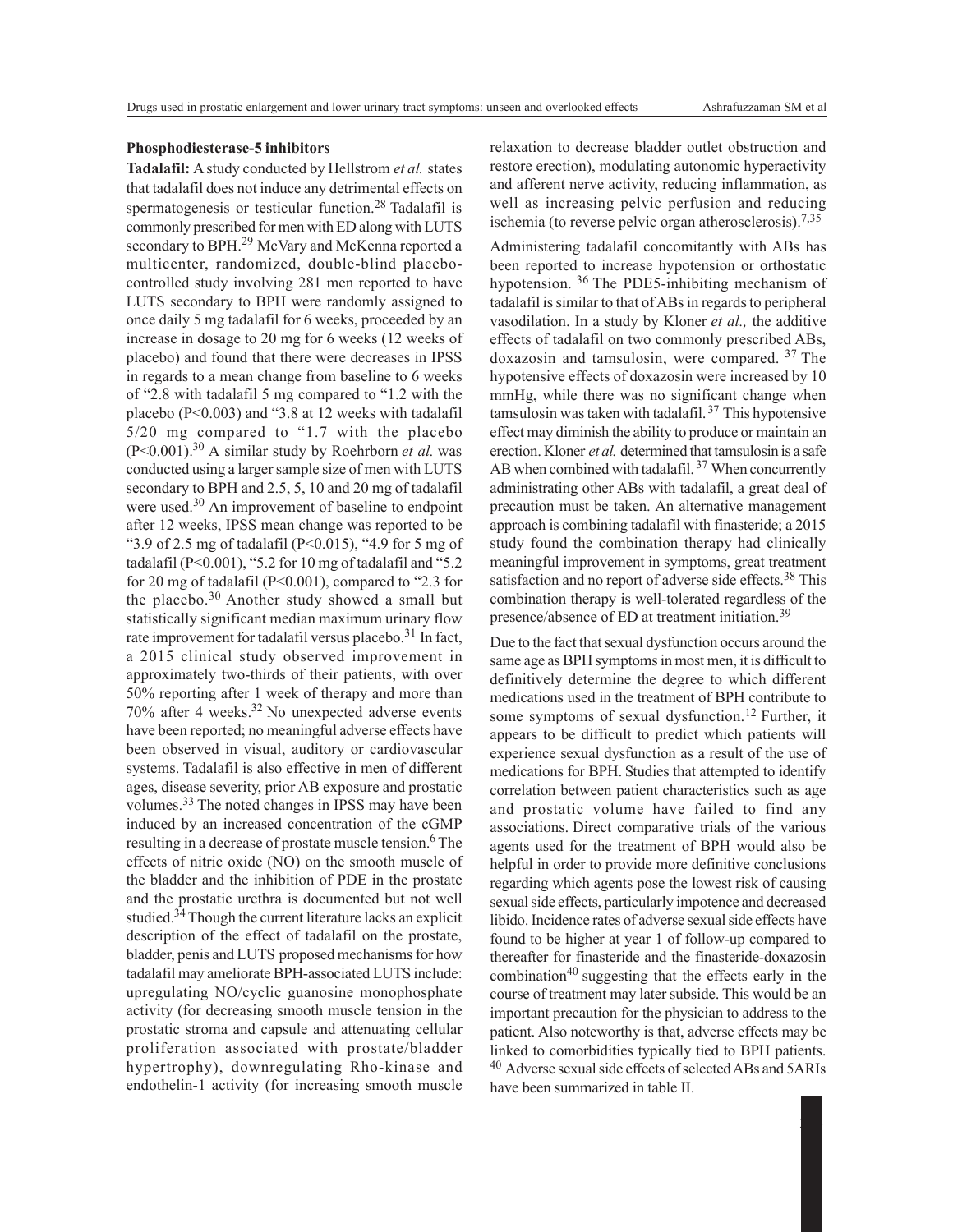Table II á <sub>1</sub>-adrenergic antagonists, 5á-reductase inhibitors and their associated adverse sexual side effects (Except GI, CV and CNS side-effects).

| Drug               | Adverse sexual side effects                                                                                                                 |  |  |  |  |  |  |
|--------------------|---------------------------------------------------------------------------------------------------------------------------------------------|--|--|--|--|--|--|
| <b>Tamsulosin</b>  | Decrease in libido; decrease in erectile function; adverse effects in ejaculation; priapism;<br>deterioration in sexual function $(2-10\%)$ |  |  |  |  |  |  |
| <b>Alfuzosin</b>   | Impotence; decrease in erectile function; priapism $(1-2\%)$                                                                                |  |  |  |  |  |  |
| <b>Silodosin</b>   | Retrograde ejaculation; dry orgasm $(\sim 1\%)$                                                                                             |  |  |  |  |  |  |
| <b>Dutasteride</b> | Impotence; decrease in libido; breast enlargement; breast tenderness; ejaculation disorders (8-<br>$10\%)$                                  |  |  |  |  |  |  |
| Finasteride        | Impotence; decreased libido; decrease ejaculate volume; ejaculation disorder; breast<br>enlargement; breast tenderness                      |  |  |  |  |  |  |
| <b>Tolterodine</b> | Decreased libido, erectile dysfunction (2-10 %)                                                                                             |  |  |  |  |  |  |

| International prostate symptom score 9 (I-PSS): |                     |            |                   |                |          |                |                        |  |  |  |
|-------------------------------------------------|---------------------|------------|-------------------|----------------|----------|----------------|------------------------|--|--|--|
| In the past month                               |                     | <b>Not</b> | Less than<br>Less |                | About    |                | More than Almost Score |  |  |  |
|                                                 |                     | at         | $1$ in 5          | than half      | half the | half the       | always                 |  |  |  |
|                                                 |                     | All        | times             | the time       | time     | time           |                        |  |  |  |
| 1.                                              | Incomplete Emptying | $\theta$   |                   | 2              | 3        | $\overline{4}$ |                        |  |  |  |
| 2.                                              | Frequency           | $\theta$   |                   | 2              | 3        | 4              | 5                      |  |  |  |
| 3.                                              | Intermittency       | $\theta$   |                   | 2              | 3        | $\overline{4}$ | 5                      |  |  |  |
| 4.                                              | Urgency             |            |                   | $\overline{2}$ | 3        | $\overline{4}$ | 5                      |  |  |  |
| 5.                                              | Weak stream         | $\Omega$   |                   | 2              | 3        | $\overline{4}$ | 5                      |  |  |  |
| 6.                                              | Straining           | $\Omega$   |                   | 2              |          | $\overline{4}$ | 5                      |  |  |  |
| 7.                                              | Nocturia            | $\Omega$   |                   | $\overline{2}$ | 3        | 4              |                        |  |  |  |
| <b>Total Score</b>                              |                     |            |                   |                |          |                |                        |  |  |  |

SCORE: 1-7: MILD Score: 8-19: MODERATE Score: 20-35: SEVERE

# **Conclusion**

Many patients who present to their healthcare provider with LUTS due to BPH will also have ED or EjD and vice versa. Although á-adrenergic receptor blockers and 5-á-reductase inhibitors are highly effective in treating BPH-associated LUTS, these agents have sexual adverse effects that cause many men to discontinue therapy. The discovery of nitric oxide as a major factor in the mechanism of erection has led to the development of new drugs for ED, including PDE inhibitors. Preliminary data support the theory that inhibition of PDE isoenzymes in the prostate may improve LUTS due to BPH through relaxation of prostatic smooth

muscle. Further studies of PDE inhibitors in men with ED and BPH-associated LUTS are indicated. LUTS in men have most often been attributed to bladder outlet obstruction (BOO) resulting from benign prostatic enlargement (BPE) or BPH. Before the pharmacological therapy for BPH is initiated, it is crucial that the physician discusses potential side effects with the patient so they can comprehend the risks. Patients with significant symptoms and findings consistent with BPH and BOO as cause for LUTS may be treated empirically. Urological referral is needed who are less than 45 years old or who do not respond to empiric therapy. Medical treatment for BPH and BOO includes ABs, PDE5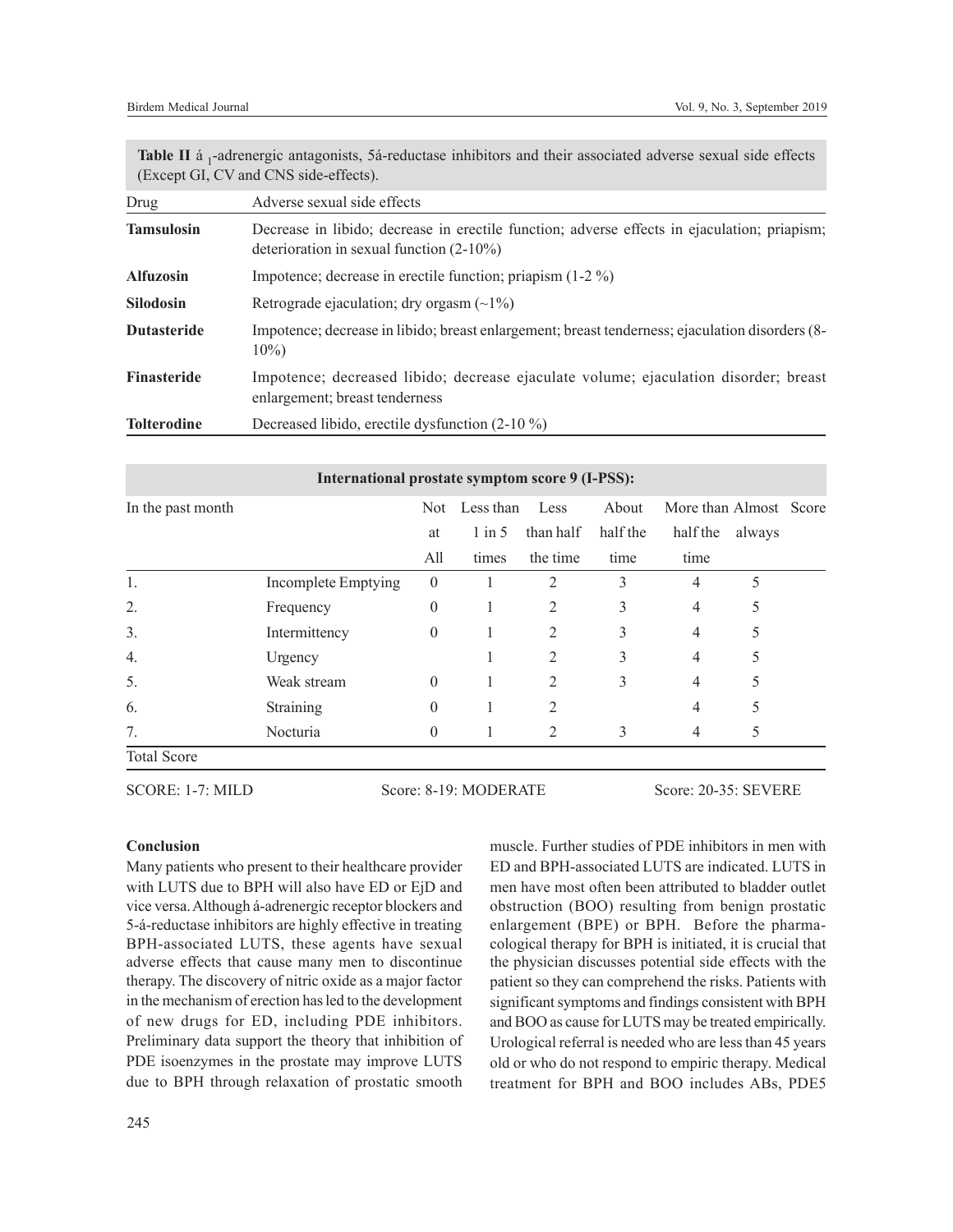inhibitors, 5ARIs or a combination. Men with urgency symptoms and no evidence of a significantly elevated PVR be treated with an anticholinergic. Men with symptoms of OAB and BOO be treated with a combination therapy of an anticholinergic plus an alpha blocker. In some cases, patients may prefer to continue treatment with ABs or 5ARIs regardless of experiencing the sexual side effects. Other options available would be either to decrease the dosage of medication, decrease the frequency or terminate the treatment completely and instead opt for surgery. Based on the patient's presentation of LUTS and possible sexual dysfunction, the physician may evaluate an alternative class of BPH therapy drugs. The effect of AB on libido and erectile function is similar to that of a placebo, while having different effects on ejaculation. 5ARIs produce sexual side effects and increased risk for ED, EjD and decreased libido compared to a placebo. Combination therapy with AB and 5ARI triples the risk for EjD incidence compared to that of AB or 5ARI used individually. The PDEI, tadalafil is presently a new treatment alternative to other established drugs for LUTS, such as the aforementioned ABs or 5ARIs. However, it is not just an alternative, since sexual adverse events associated with ABs and 5ARIs are unavoidable; tadalafil is the only drug that can treat both ED and LUTS simultaneously. Nevertheless, objective improvement on LUTS has been met with controversy. many of this depends on physician choice and experience.

**Conflicts of interest:** Nothing to declare.

#### **References**

- 1. Gandhi J, Weissbart SJ, Smith NL, Kaplan SA, Dagur G, Zumbo A, et al. The impact and management of sexual dysfunction secondary to pharmacological therapy of benign prostatic hyperplasia. Transl Androl Urol 2017; 6(2):295–304.
- 2. Deters LA, Costabile RA, Moore CR, Patel VR. What are the potential adverse effects of alphablockers in the treatment of BHP? Med Scape (updated on Jan 15, 2019)
- 3. Hamilton RJ, Andriole GL, Freedland SJ. 5á-reductase inhibitors: preventing the treatable. Eur Urol 2012;62:242- 45.
- 4. Nickel JC, Gilling P, Tammela TL, Morrill B, Wilson TH, Rittmaster RS. Comparison of dutasteride and finasteride for treating benign prostatic hyperplasia: the Enlarged Prostate International Comparator Study (EPICS). BJU Int 2011;108:388–94.
- 5. Briganti A, Salonia A, Gallina A, Saccà A, Montorsi P, Rigatti P, et al. Drug Insight: oral phosphodiesterase type 5 inhibitors for erectile dysfunction. Nat Clin Pract Urol 2005;2:239–47.
- 6. Coward RM, Carson CC. Tadalafil in the treatment of erectile dysfunction. Ther Clin Risk Manag 2008;4:1315–30.
- 7. Yokoyama O, Igawa Y, Takeda M, Yamaguchi T, Murakami M, Viktrupetal L. Tadalafil for lower urinary tract symptoms secondary to benign prostatic hyperplasia: a review of clinical data in Asian men and an update on the mechanism of action. Ther Adv Urol 2015;7:249–64.
- 8. Mirone V, Sessa A, Giuliano F, Berges R, Kirby M, Moncada I. Current benign prostatic hyperplasia treatment: impact on sexual function and management of related sexual adverse events. Int J Clin Pract 2011;65:1005–13.
- 9. Seftel A, Rosen R, Kuritzky L. Physician perceptions of sexual dysfunction related to benign prostatic hyperplasia (BPH) symptoms and sexual side effects related to BPH medications. Int J Impot Res 2007;19:386–92.
- 10. Henkel R, Bastiaan HS, Schuller S, Hoppe I, Starker W, Menkveld R. Leucocytes and intrinsic ROS production may be factors compromising sperm chromatin condensation status. Andrologia 2010;42:69–75.
- 11. Song SH, Son H, Kim KT, Kim SW, Moon du G, Moon KH, et al. Effect of tamsulosin on ejaculatory function in BPH/ LUTS. Asian J Androl 2011;13:846–50.
- 12. Martin DJ, Lluel P, Guillot E, Coste A, Jammes D, Angel I. Comparative alpha-1 adrenoceptor subtype selectivity and functional uroselectivity of alpha-1 adrenoceptor antagonists. J Pharmacol Exp Ther 1997;282:228–35.
- 13. Zlotta AR, Teillac P, Raynaud JP, Schulman CC. Evaluation of male sexual function in patients with Lower Urinary Tract Symptoms (LUTS) associated with Benign Prostatic Hyperplasia (BPH) treated with a phytotherapeutic agent (Permixon), Tamsulosin or Finasteride. Eur Urol 2005;48:269–76.
- 14. van Dijk MM, de la Rosette JJ, Michel MC. Effects of alpha(1)-adrenoceptor antagonists on male sexual function. Drugs 2006;66:287–301.
- 15. Hellstrom WJ, Sikka SC. Effects of acute treatment with tamsulosin versus alfuzosin on ejaculatory function in normal volunteers. J Urol 2006;176:1529–33.
- 16. Hisasue S, Furuya R, Itoh N, Kobayashi K, Furuya S, Tsukamoto T. Ejaculatory disorder caused by alpha-1 adrenoceptor antagonists is not retrograde ejaculation but a loss of seminal emission. Int J Urol 2006;13:1311–6.
- 17. Chapple CR, Baert L, Thind P, Höfner K, Khoe GS, Spångberg A. Tamsulosin 0.4 mg once daily: tolerability in older and younger patients with lower urinary tract symptoms suggestive of benign prostatic obstruction (symptomatic BPH). The European Tamsulosin Study Group. Eur Urol 1997;32: 462–70.